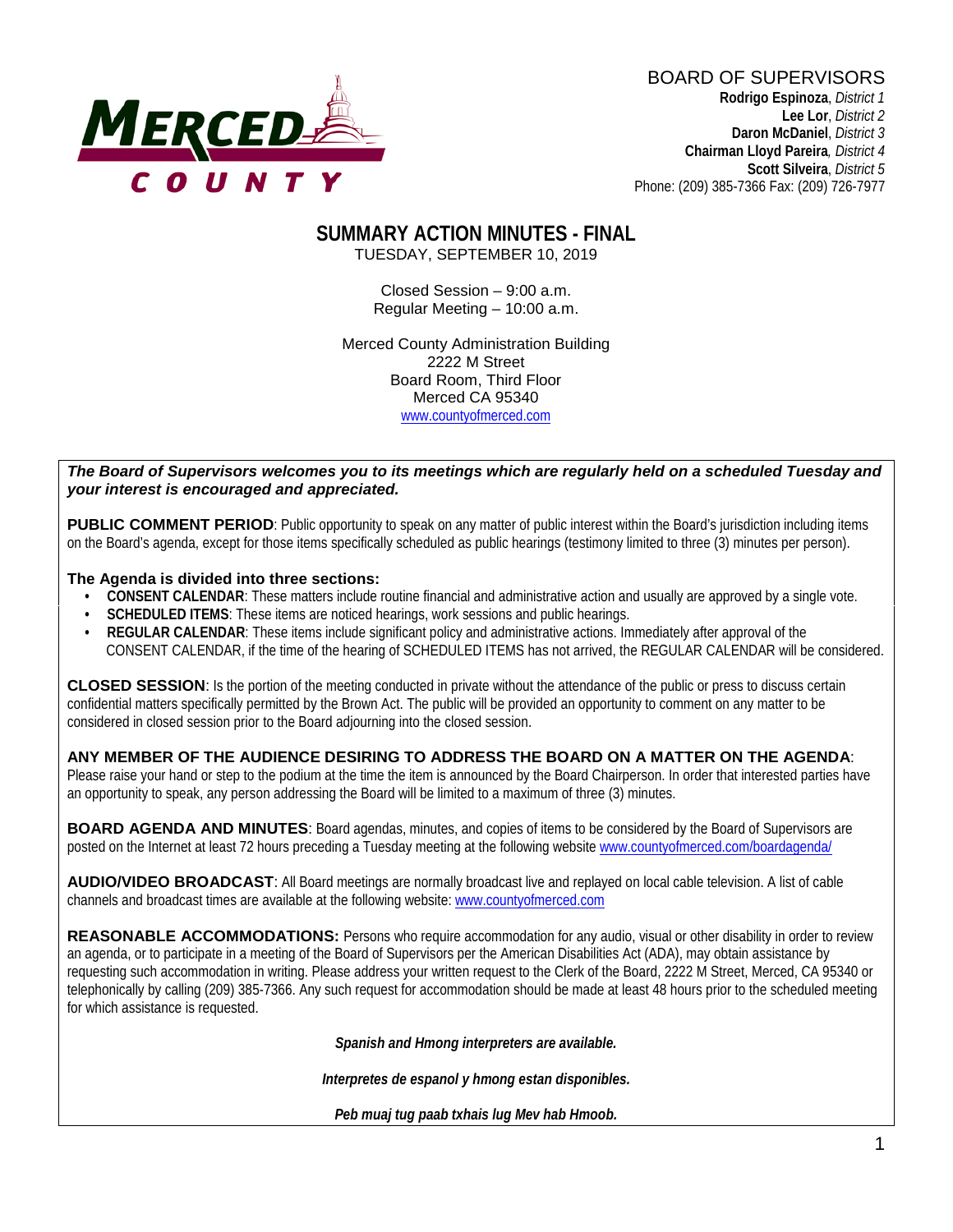#### SCHEDULED ITEMS

#### **9:00 A. M. THE PUBLIC IS INVITED TO SPEAK ON ANY ITEM ON THE AGENDA-TESTIMONY IS LIMITED TO THREE MINUTES PER PERSON**

#### **CLOSED SESSION:**

It is the intention of the Board to meet in Closed Session pursuant to Government Code Section 54957.6 concerning a Conference with County of Merced Staff Negotiators concerning negotiations with: American Federation of State, County and Municipal Employees (AFSCME), Units 4, 5, 6 and 8; Merced County Law Enforcement Sergeants, Unit 30; Merced County Deputy Sheriff Association (DSA), Unit 10; and Merced County Public Safety Services Unit (MCPSSU), Unit 14. Agency Negotiator: Marci Barrera.

#### **CLOSED SESSION:**

It is the intention of the Board to meet in Closed Session concerning significant exposure to litigation pursuant to Government Code Section 54957: PUBLIC EMPLOYEE APPOINTMENT: County Spring Fair Manager

#### **CLOSED SESSION - CONFERENCE WITH REAL PROPERTY NEGOTIATOR:**

It is the intention of the Board to meet in Closed Session concerning a Conference with Real Property Negotiator(s) Mark Hendrickson, Director-Community and Economic Development pursuant to Government Code Section 54956.8 as follows:

**Property**: Building 1015 at Castle Commerce Center, located at 3550 Challenger Way.

**Agency Negotiator**: Mark Hendrickson, Director of Community and Economic Development

**Negotiation Parties**: Xing Kong Aviation Services, LLC.

**Under Negotiation**: To request authority to renegotiate lease terms.

#### **THE BOARD RECESSED AT 9:03 A.M. WITH ALL MEMBERS PRESENT AND RECONVENED AT 10:00 A.M. WITH SUPERVISOR MCDANIEL NOT PRESENT, AND THE CHAIRMAN ADVISED STAFF WAS GIVEN DIRECTION**

#### **GOVERNMENT CODE SECTION 54954.2 COMPLIANCE (LATE AGENDA ITEMS)**

**10:00 A. M. INVOCATION led by Lorraine Bocks/PLEDGE OF ALLEGIANCE**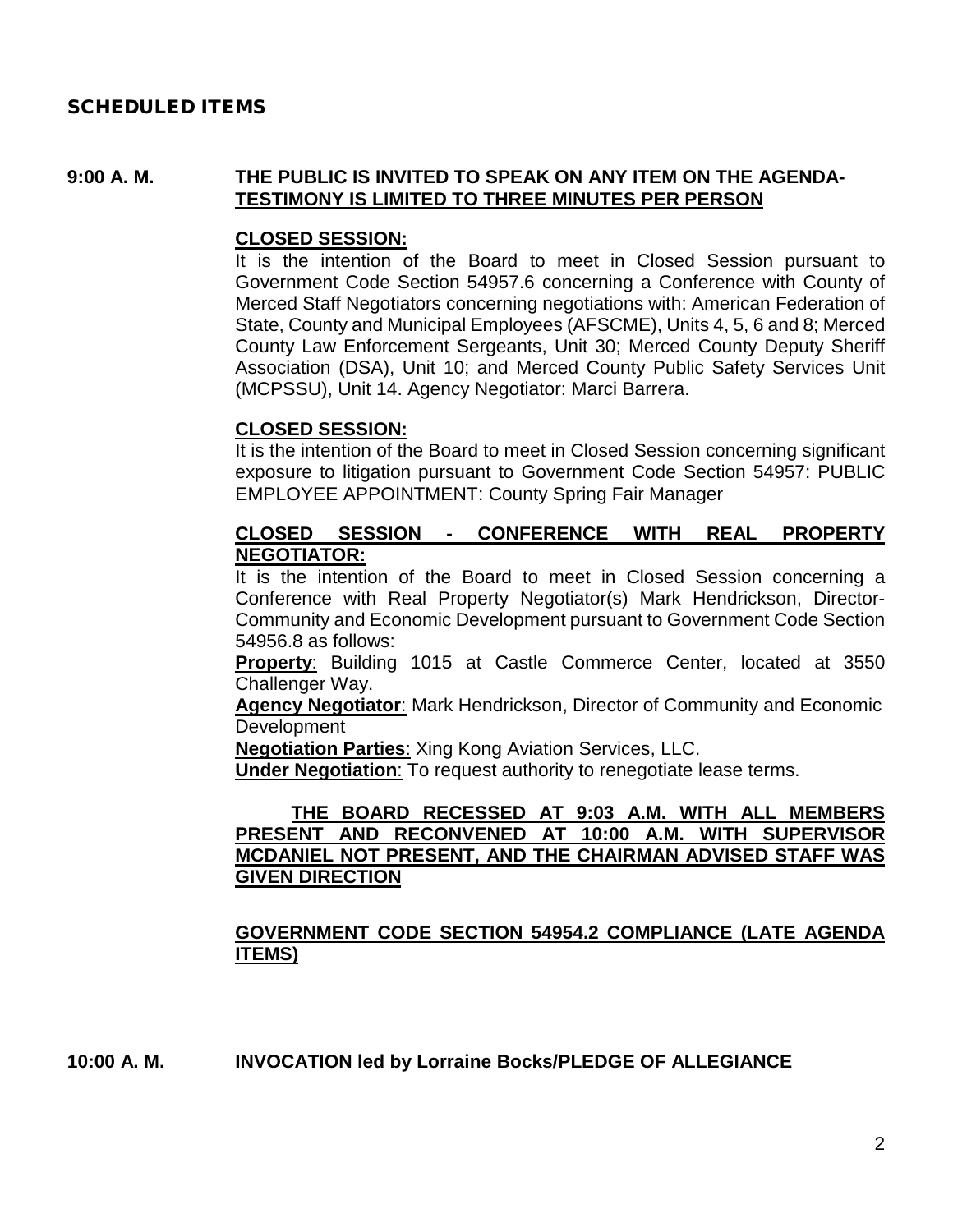**PUBLIC OPPORTUNITY TO SPEAK ON ANY MATTER OF PUBLIC INTEREST WITHIN THE BOARD'S JURISDICTION INCLUDING ITEMS ON THE BOARD'S AGENDA, EXCEPT FOR THOSE ITEMS SPECIFICALLY SCHEDULED AS PUBLIC HEARINGS (TESTIMONY LIMITED TO THREE MINUTES PER PERSON)**

## *REVIEW BOARD ORDER – SEE PAGE 12*

#### **APPROVAL OF CONSENT AGENDA CALENDAR (ITEMS #1 - 9)**

#### **PUBLIC HEARING/SCHEDULED ITEMS**

## **COMMUNITY AND ECONOMIC DEVELOPMENT - PUBLIC HEARING**

To consider Le Grand Community Plan (GPTA16-003/ZC 16-002/CP16-002) **RECOMMENDATION:**

1) Open Public Hearing and receive testimony; 2) Close the Public Hearing; 3) Approve the prepared Water Supply Assessment of the Le Grand Community Plan, adopt the environmental findings pursuant to the California Environmental Quality Act (CEQA), Certify the Environmental Impact Report, adopt the Statement of Overriding Considerations and adopt the Mitigation Monitoring and Reporting Program; and, 4) Adopt the Resolution for the proposed Le Grand Community Plan (CP16-002) including General Plan Text Amendment GPTA16-003; and 5) Adopt the Ordinance for Zone Change ZC16-002 which changes the zoning designations for various properties within the Le Grand Urban Community boundary.

## *REVIEW BOARD ORDER – SEE PAGES 12 AND 13*

#### **COUNTY EXECUTIVE OFFICE - FIRST READING - PURCHASING**

Conduct a First Reading of a proposed Ordinance entitled "An Ordinance repealing and Replacing Chapter 5.12, Title 5, of the Merced County Code Relating to County Purchasing and Purchasing Agent Authority"

#### **RECOMMENDATION:**

1) Introduce and conduct a First Reading of a proposed Ordinance entitled "An Ordinance repealing and Replacing Chapter 5.12, Title 5, of the Merced County Code Relating to County Purchasing and Purchasing Agent Authority"; 2) Waive further Reading of proposed ordinance; and 3) Set a Second Reading and possible adoption of the proposed ordinance for October 1, 2019 at 10:00 a.m.

## *REVIEW BOARD ORDER – SEE PAGE 13*

## **COUNTY EXECUTIVE OFFICE - FIRST READING - LEASING PROCEDURES**

Conduct a First Reading of an Ordinance entitled "An Ordinance adding Chapter 5.14 to the Merced County code relating to the adoption of an alternative leasing procedure for county-owned real property and designating authority to County officials for various real property transactions"

## **RECOMMENDATION:**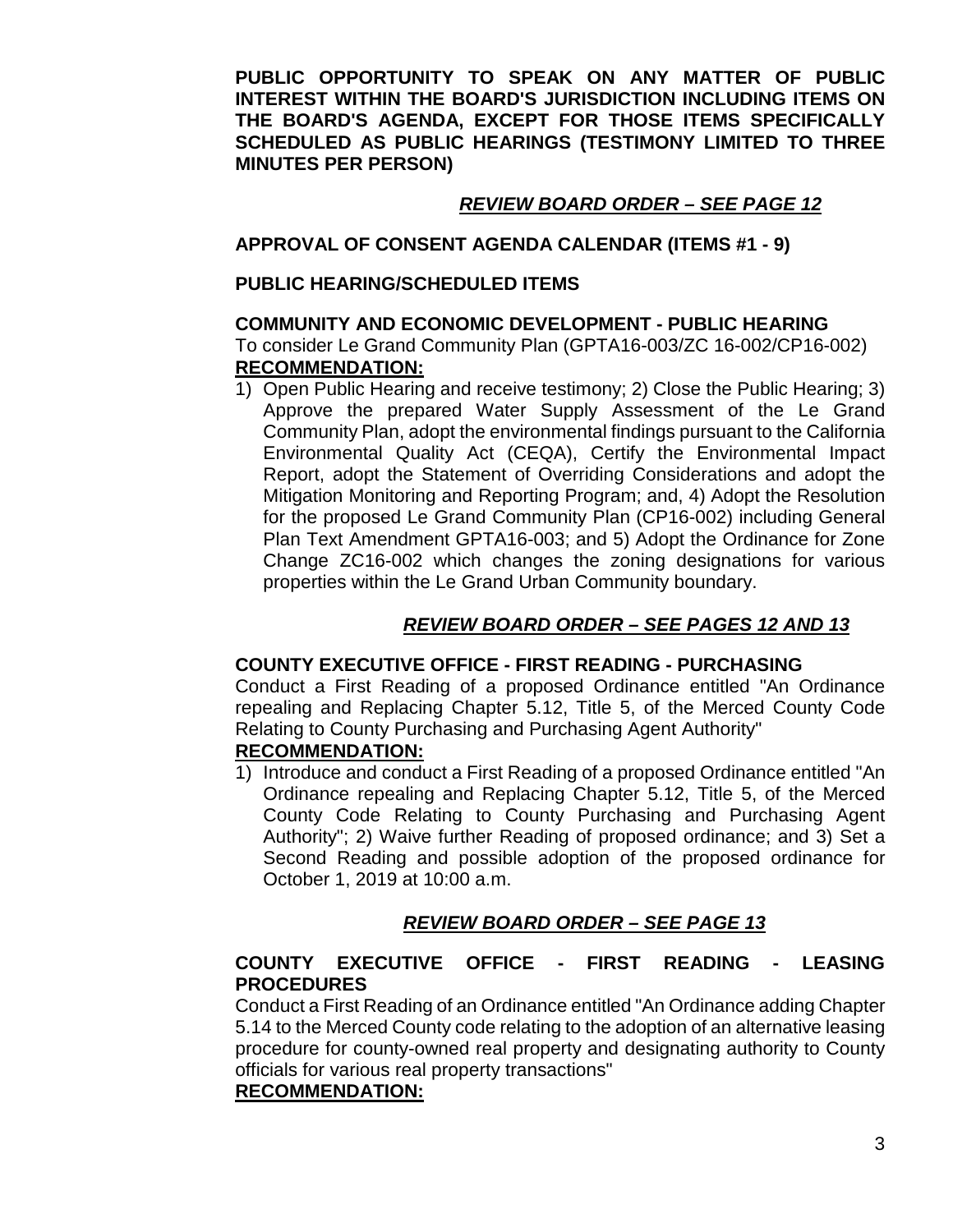1) Introduce and conduct a First Reading of a proposed ordinance entitled an ordinance adding chapter 5.14 to Title 5, of the Merced County Code relating to the adoption of an alternative leasing procedure for county-owned real property and designating authority to County officials for various real property transactions; and 2) Waive further reading of proposed Ordinance; and, 3) Set a second reading and possible adoption of the proposed ordinance for October 1, 2019, at 10:00 AM.

## *REVIEW BOARD ORDER – SEE PAGES 13 AND 14*

## **REPORTS/BOARD DIRECTION**

County Executive Officer, County Counsel, Board of Supervisors Members

# CONSENT CALENDAR (Items # 1-9)

**APPROVED AS RECOMMENDED AYES: 1, 2, 4, 5 NOT PRESENT: 3**

#### Behavioral Health and Recovery Services

- 1. Approve and authorize the Chairman to sign Amendment Contract No. 2017167 with Creative Alternatives, Inc. for the provision of specialty mental health services to youth clients, adding three new certified sites.
- 2. Approve and authorize the Chairman to sign Amendment Contract No. 2018272 with Resource Development Associates to develop, implement and evaluate the effectiveness of the Innovative Strategist Network Program and compilation of the final Innovation Report for the Mental Health Services Oversight and Accountability Commission.

#### Community and Economic Development

3. 1) Approve the revisions to the Golden State Finance Authority (GSFA) Joint Exercise of Powers Agreement that clarify GSFA's authority to finance the construction, acquisition, improvement, and rehabilitation of real property (Amendment Contract No. 2001291) and authorize the Chairman to sign the signature sheet specifically for Merced County; and 2) Adopt the Resolution approving the Proposed Revisions to the Golden State Finance Authority Joint Powers agreement.

## **ADOPTED RESOLUTION NO. 2019-79**

#### Workforce Development

4. Accept Modification one (1) to Workforce Innovation and Opportunity Act Subgrant K7105782 (Amendment Contract No. 2017068) with State of California Employment Development Department to de-obligate unexpended funding in the amount of \$7,688.80 from the Wagner-Peyser Disability Employment Initiative Round 7 Project in grant code 1088 and transfer to PY 2019-2020.

#### Executive Office

5. Approve and authorize the Chairman to sign Amendment Contract No. 2016201 with George Hills Company to provide general and auto liability claims third party administrator services.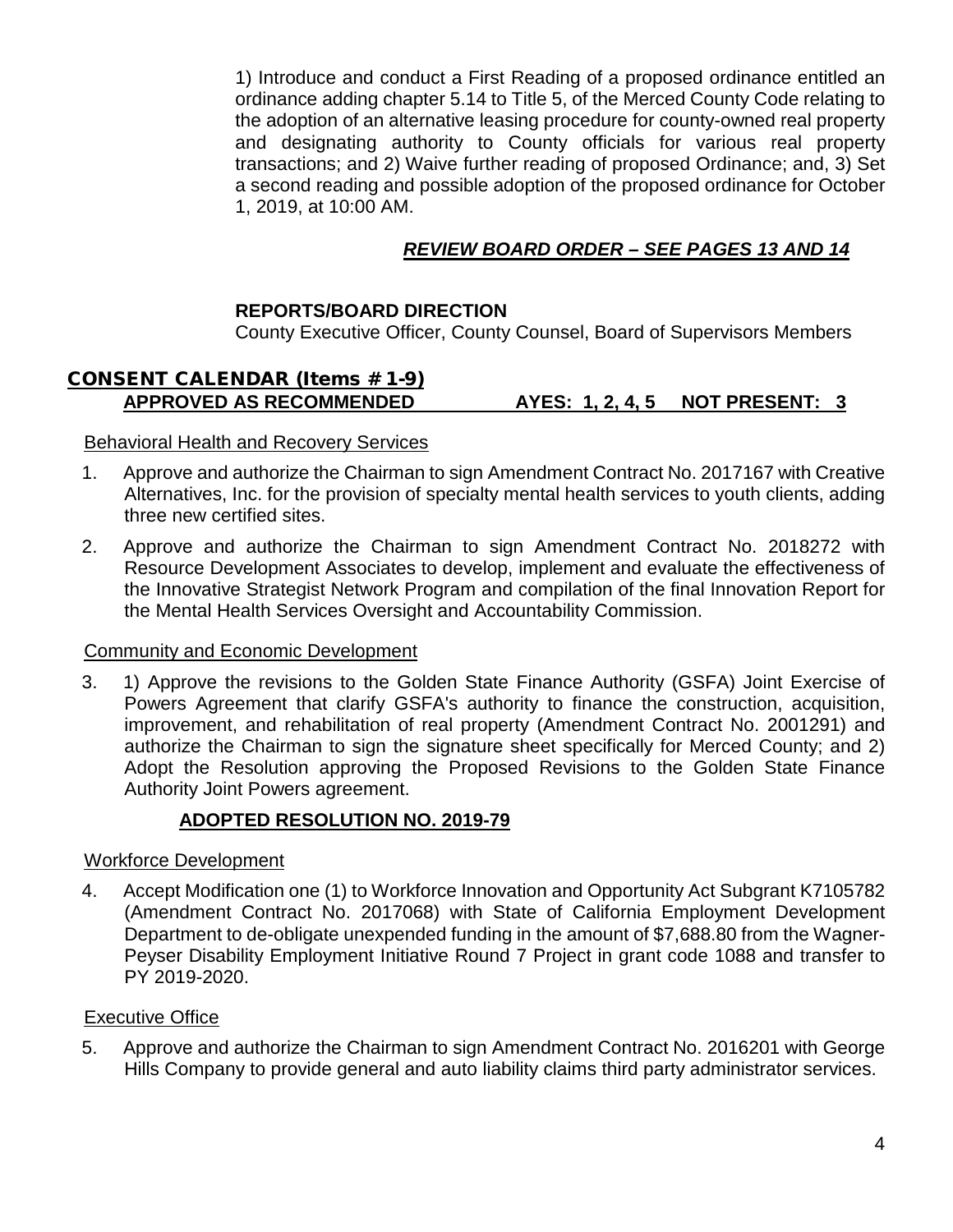## Board Recognition

- 6. Authorize Certificate of Recognition to El Palmar Taqueria for Grand Re-Opening.
- 7. Authorize Certificates of Recognition for completing the LiUNA Infrastructure Construction Boot Camp to Jarrett Sparks, Roberto Lua-Diaz, Jr. Luis Uribe, Benjamin Jordan, Jamie George, Reynaldo Garibay and Brian Valverde Perez.
- 8. Authorize Certificate of Recognition to Violet Barton for being selected as the recipient of the Fulbright Scholarship.
- 9. Authorize Certificate of Recognition for graduation from Merced County Superior Court Drug Court to Robert Sidney Hanson.

## REGULAR CALENDAR

## BOARD ACTION

## PUBLIC WORKS

10. 1) Consider the proposed Mitigated Negative Declaration for the Merced Falls Road Shoulders Project and comments received during the public review process and find that there is no substantial evidence that the project will have a significant effect on the environment; and, 2) Adopt the Mitigated Negative Declaration and Mitigation Monitoring Reporting Program for the Merced Falls Road Shoulders Project, a project to widen the shoulders of an approximately one-mile segment of Merced Falls Road just east of Henderson Park in Merced County.

# **APPROVED AS RECOMMENDED AYES: 1, 2, 4, 5 NOT PRESENT: 3**

## *REVIEW BOARD ORDER –SEE PAGE 14*

## **HEALTH**

11. Approve termination of Contract No. 2019024 with Robert Dimand, MD for Physician Services for the California Children's Services Program.

## **APPROVED AS RECOMMENDED AYES: 1, 2, 4, 5 NOT PRESENT: 3**

12. Ratify amendments to the Merced County Department of Health Emergency Medical Care Committee (EMCC) Bylaws previously approved by the EMCC on July 11, 2019; and adopt the Bylaws as amended.

## **APPROVED AS RECOMMENDED AYES: 1, 2, 4, 5 NOT PRESENT: 3**

13. 1) Approve termination of Memorandum of Understanding No. 2008015 in accordance with paragraph 5(n) with the County of San Joaquin and; 2) Approve the software use agreement between EMSystems, LLC Juvare, Inc. and Merced County Department of Public Health for EMSystems software to be used for determining available bed space at area hospitals; and 3) Authorize the Chairman to sign all copies of the software use agreement.

## **AUTHORIZED CONTRACT NO. 2019276 AS RECOMMENDED AYES: 1, 2, 4, 5 NOT PRESENT: 3**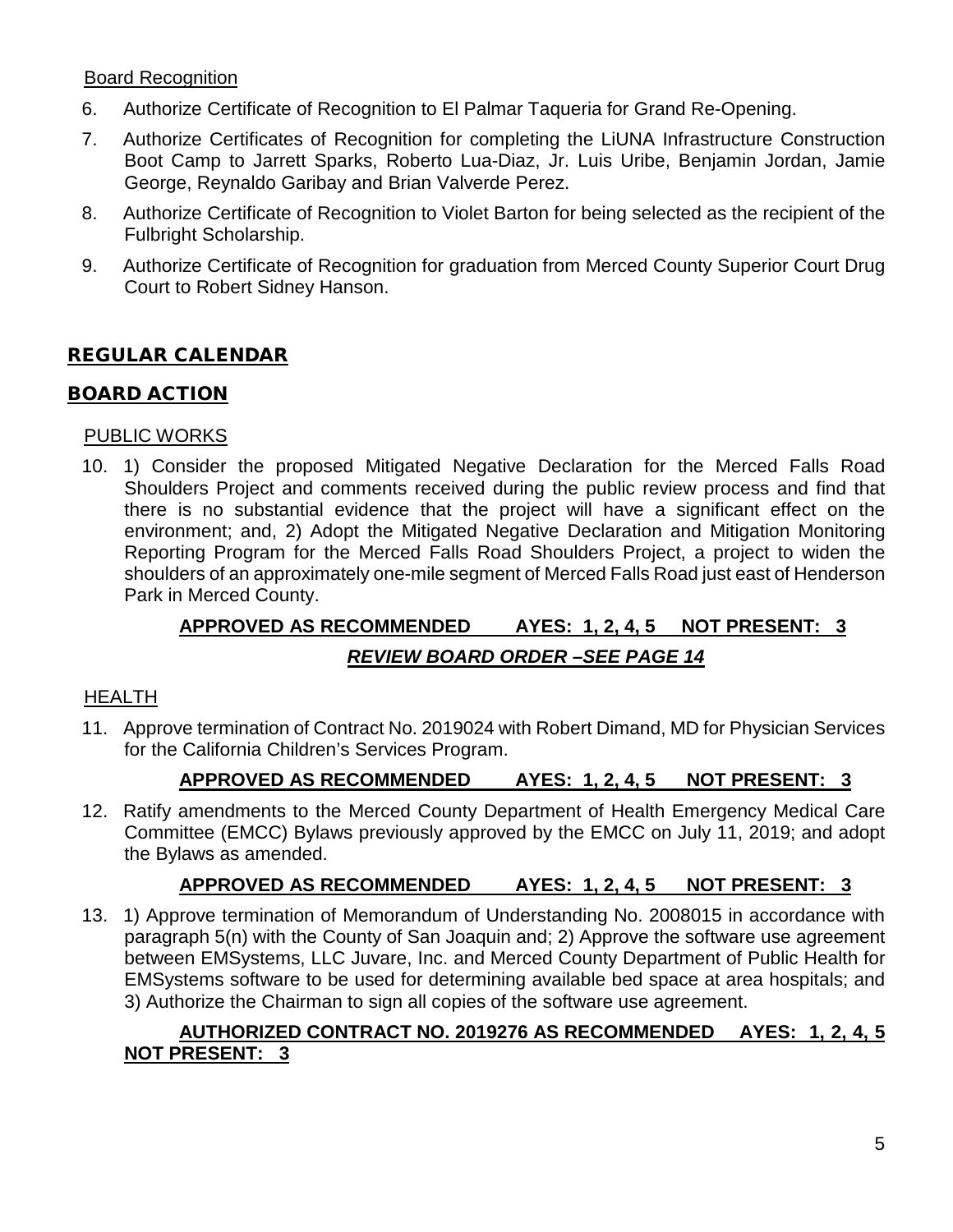## BEHAVIORAL HEALTH AND RECOVERY SERVICES

14. Authorize the Behavioral Health and Recovery Services to accept donations for the Annual Toy Drive, with monetary donations to be used for the Toy Drive and for no other purpose; and to conduct Toy Drives on behalf of underserved youth from September 10, 2019 until December 31, 2019.

## **APPROVED AS RECOMMENDED AYES: 1, 2, 4, 5 NOT PRESENT: 3**

#### HUMAN SERVICES AGENCY

15. 1) Authorize submission of a grant application to potentially receive funding to operate the Child Abuse Treatment (CHAT) Program; and 2) Authorize the Chairman as the County's representative and the Auditor as the Fiscal Officer to sign the Certificate of Assurance of Compliance and any related documents.

#### **AUTHORIZED CONTRACT NO. 2019278 AS RECOMMENDED AYES: 1, 2, 4, 5 NOT PRESENT: 3**

#### COMMUNITY AND ECONOMIC DEVELOPMENT

16. 1) Approve and authorize the Chairman to sign the license agreement with Merced Irrigation District (MID) permitting the district to install, operate and maintain a groundwater monitoring site assembly at the El Nido Fire Station; and 2) Authorize the Department of Public Works Director to sign documents related to the permitting process granting MID permission to construct the monitoring site assembly on County property.

## **AUTHORIZED CONTRACT NO. 2019277 AS RECOMMENDED AYES: 1, 2, 4, 5 NOT PRESENT: 3**

17. Approve and authorize the Chairman to sign, if required, the notice of intent to adopt the North-Central Delta-Mendota Groundwater Sustainability Plan.

## **APPROVED AS RECOMMENDED AYES: 1, 2, 4, 5 NOT PRESENT: 3**

18. Approve payment to the West Turlock Subbasin Groundwater Sustainability Agency (GSA) for Fiscal Year 2019-2020 GSA membership fee and Groundwater Sustainability Plan development costs.

## **APPROVED AS RECOMMENDED AYES: 1, 2, 4, 5 NOT PRESENT: 3**

19. Approve payment to the East Turlock Subbasin Groundwater Sustainability (GSA) for Fiscal Year 2019-2020 GSA administration, Well Monitoring Program and Groundwater Sustainability Plan development costs.

## **APPROVED AS RECOMMENDED AYES: 1, 2, 4, 5 NOT PRESENT: 3**

20. 1) (a) Approve the request from Xing Kong Aviation Service, LLC (Lessee) to surrender its lease (Contract No. 2014020) with the County of Merced for Building 1015 located at Castle Commerce Center, excusing Lessee from further liabilities under the lease including making further rent payments in the amount of \$7,994.43 monthly plus anticipated escalations through February 2034; and (b) Authorize the Director of Community and Economic Development to sign the written agreement that is required to effectuate the surrender of Lessee's lease after review by County Counsel; OR 2) Reject Lessee's offer to surrender its lease with the County of Merced for Building 1015 located at Castle Commerce Center.

## **PULLED – NO ACTION TAKEN**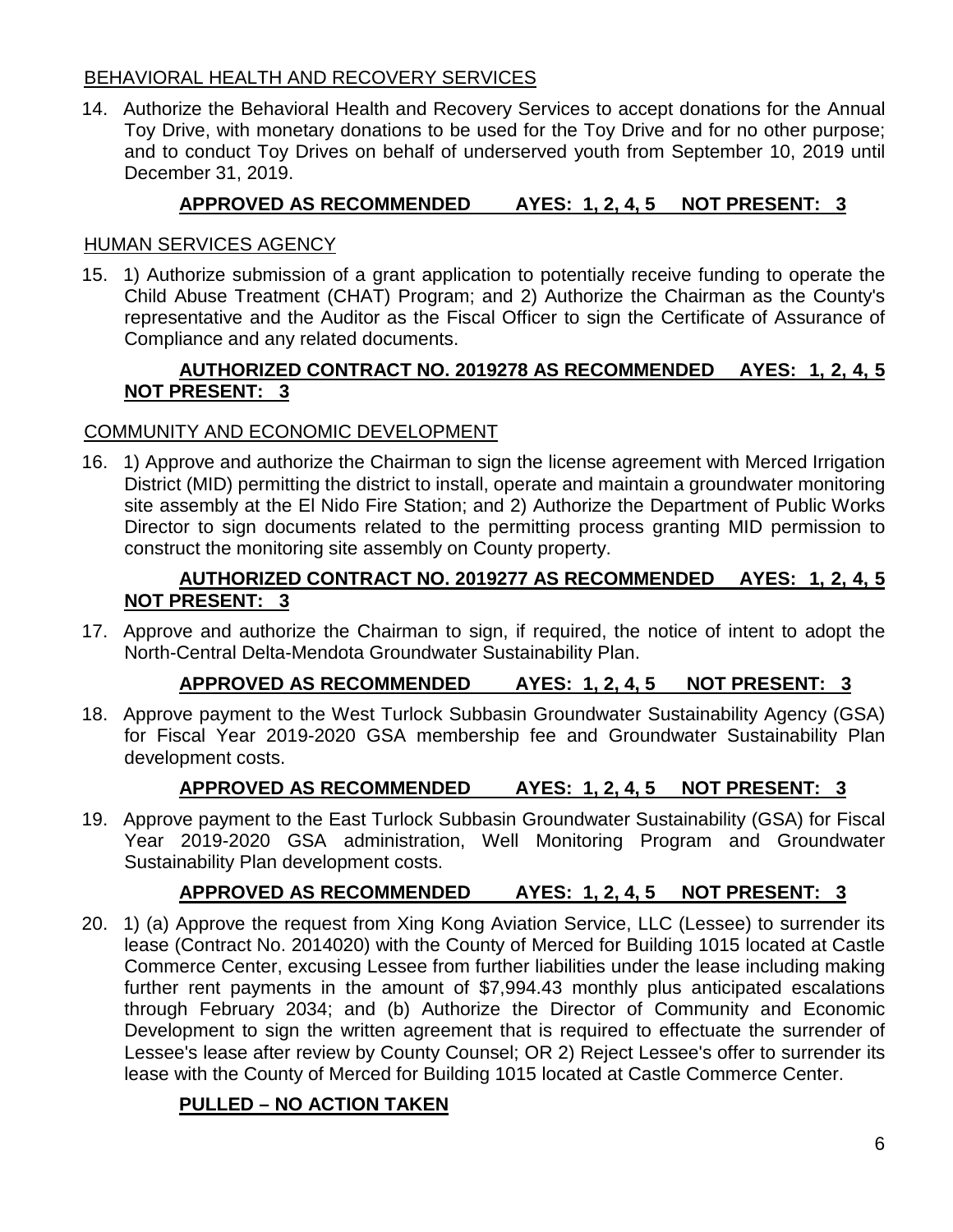21. Authorize the Chairman to execute Termination and Release of Agreement Containing Covenants Affecting Real Property form related to the Small Business Incubator Grant Project for which the County received final payment on December 5, 2002 from the Central Valley Opportunity Center.

## **APPROVED AS RECOMMENDED AYES: 1, 2, 4, 5 NOT PRESENT: 3**

22. Interdepartmental Memorandum of Understanding with Department of Community and Economic Development and Human Services Agency related to the Veterans Stand Down and Resource Event at Castle to provide services and assistance to Military Veterans in Merced County on October 4, 2019 from 7:00 a. m. to 5:00 p. m.; and authorize the Directors of Community and Economic Development and Human Services Agency to execute the said Memorandum of Understanding.

# **APPROVED AS RECOMMENDED AYES: 1, 2, 4, 5 NOT PRESENT: 3** *REVIEW BOARD ORDER – SEE PAGES 14 AND 15*

## ADMINISTRATIVE SERVICES

23. Approve donation of surplus property listed on Exhibit A to Valley Harvest Church of Merced.

# **APPROVED AS RECOMMENDED AYES: 1, 2, 4, 5 NOT PRESENT: 3**

24. Declare assorted vehicles, miscellaneous office furniture, assorted office equipment and miscellaneous supplies, and assorted electronic equipment (listed on Exhibit A) as Surplus Property as recommended.

## **APPROVED AS RECOMMENDED AYES: 1, 2, 4, 5 NOT PRESENT: 3**

## SPRING FAIR

25. Relieve Spring Fair of accountability for Fixed Assets: 0049045 Red and White Exhibit Tent, 0055218 Metal Detector and 0052988 Laptop; and approve the Auditor Controller Office to remove the items from the Spring Fair's Fixed Asset Inventory.

## **APPROVED AS RECOMMENDED AYES: 1, 2, 4, 5 NOT PRESENT: 3**

## AUDITOR

26. 1) Adopt the Resolution establishing tax rates, and levying taxes on the secured roll, for the Countywide rate of one percent, voter approved indebtedness, ad valorem taxes for revenue districts, and unitary taxes in Merced County for the Fiscal Year 2019-2020; and 2) Authorize a temporary interest free cash flow loan to the Merced City Schools debt service fund for repayment of bond indebtedness.

## **ADOPTED RESOLUTION NO. 2019-80 AS RECOMMENDED AYES: 1, 2, 4, 5 NOT PRESENT: 3**

## DISTRICT ATTORNEY

27. 1) Adopt a Resolution authorizing the District Attorney's participation in the Victim Witness Assistance Program, authorizing the District Attorney to execute the grant award agreement and any modifications, amendments and extensions, and authorizing the District Attorney and Chairman of the Board to sign the Certification of Assurance of Compliance; 2) Ratify the submission of the Victim Witness Program Proposal in the amount of \$677,290 for Fiscal Year 2019/2020 by the District Attorney.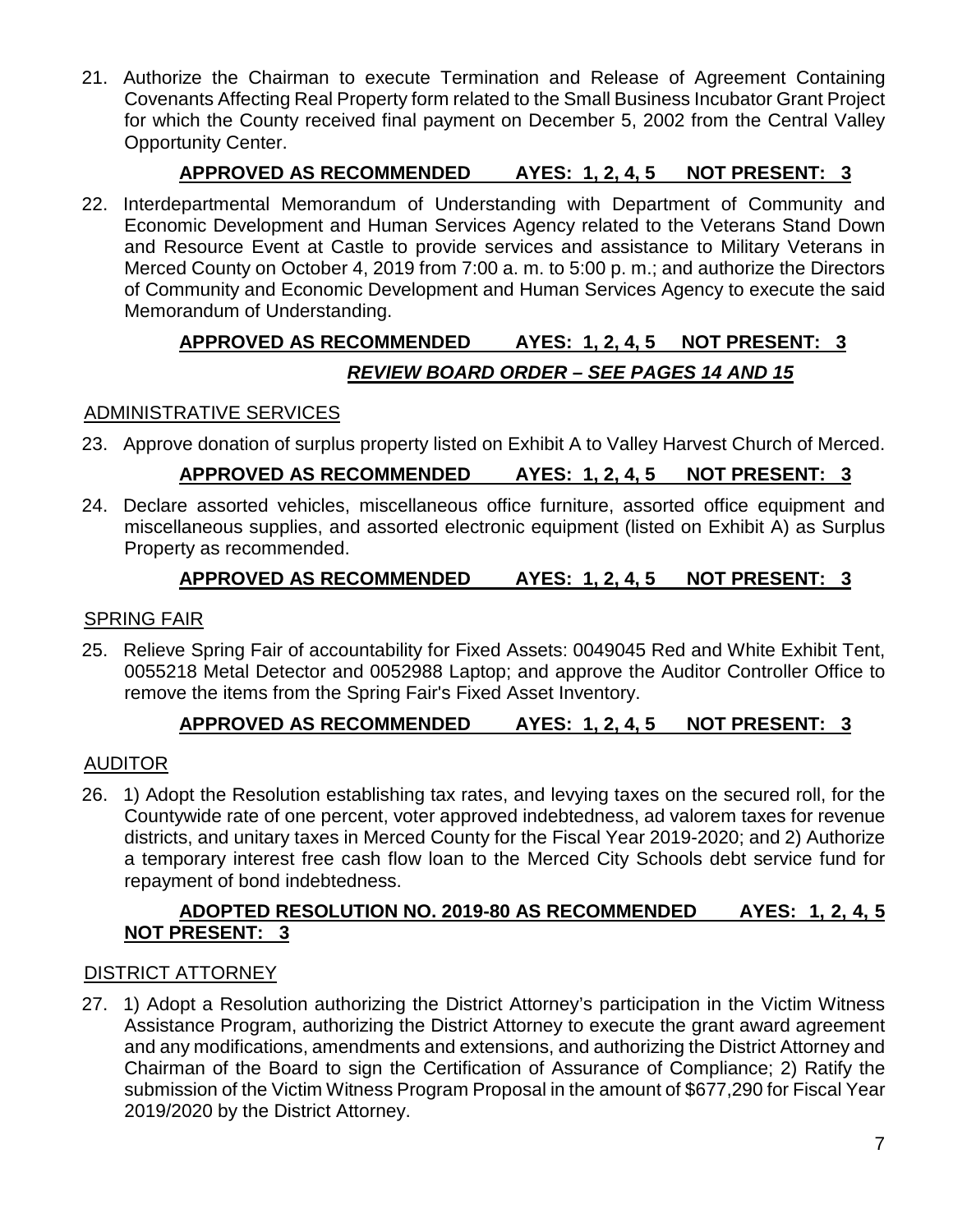#### **AUTHORIZED CONTRACT NO. 2019279 AND ADOPTED RESOLUTION NO. 2019- 81A AS RECOMMENDED AYES: 1, 2, 4, 5 NOT PRESENT: 3**

## PROBATION

28. Contract with Merced County Jail Ministry to provide educational, counseling and religious services to youth in the Juvenile Justice Correctional Complex.

## **AUTHORIZED CONTRACT NO. 2019280 AS RECOMMENDED AYES: 1, 2, 4, 5 NOT PRESENT: 3**

## **SHERIFF**

29. Contract with Behavioral Intervention (B.I.) Incorporated for electronic monitoring services of adult inmates.

## **AUTHORIZED CONTRACT NO. 2019281 AS RECOMMENDED AYES: 1, 2, 4, 5 NOT PRESENT: 3**

30. Contract with Merced County Jail Ministry to provide religious, counseling and educational services to inmates confined in Merced County Jail facilities.

## **AUTHORIZED CONTRACT NO. 2019282 AS RECOMMENDED AYES: 1, 2, 4, 5 NOT PRESENT: 3**

31. Memorandum of Understanding with City of Los Banos for inmate transportation services provided by the Sheriff's Correctional Transportation Unit, in exchange for the City of Los Banos not charging Jail Booking Fees for the Westside Deputies when booking prisoners into the Los Banos City Jail.

## **AUTHORIZED CONTRACT NO. 2019284A AS RECOMMENDED AYES: 1, 2, 4, 5 NOT PRESENT: 3**

## **ELECTIONS**

32. 1) Adopt the Resolution to call for the General District Election on November 5, 2019 with Merced Irrigation District (MID) Division 3; and 2) Authorize the Elections Division of the Registrar of Voters/Elections Department to procure and furnish those election services requested by MID as more fully set forth in their Resolution and to submit a cost bill to MID for reimbursement of the election services provided to them.

## **ADOPTED RESOLUTION NO. 2019-81 AS RECOMMENDED AYES: 1, 2, 4, 5 NOT PRESENT: 3**

33. Approve and Authorize appointments in Lieu of Election for the November 5, 2019 General District Election (UDEL).

## **APPROVED AS RECOMMENDED AYES: 1, 2, 4, 5 NOT PRESENT: 3**

## WORKFORCE INVESTMENT

34. Accept Subgrant AA011015 initiating Workforce Innovation and Opportunity Act (WIOA) Formula youth funding under grant code 301 for Program year 2019-2020 to provide employment related services to youth and young adults in Merced County.

## **AUTHORIZED CONTRACT NO. 2019275 AS RECOMMENDED AYES: 1, 2, 4, 5 NOT PRESENT: 3**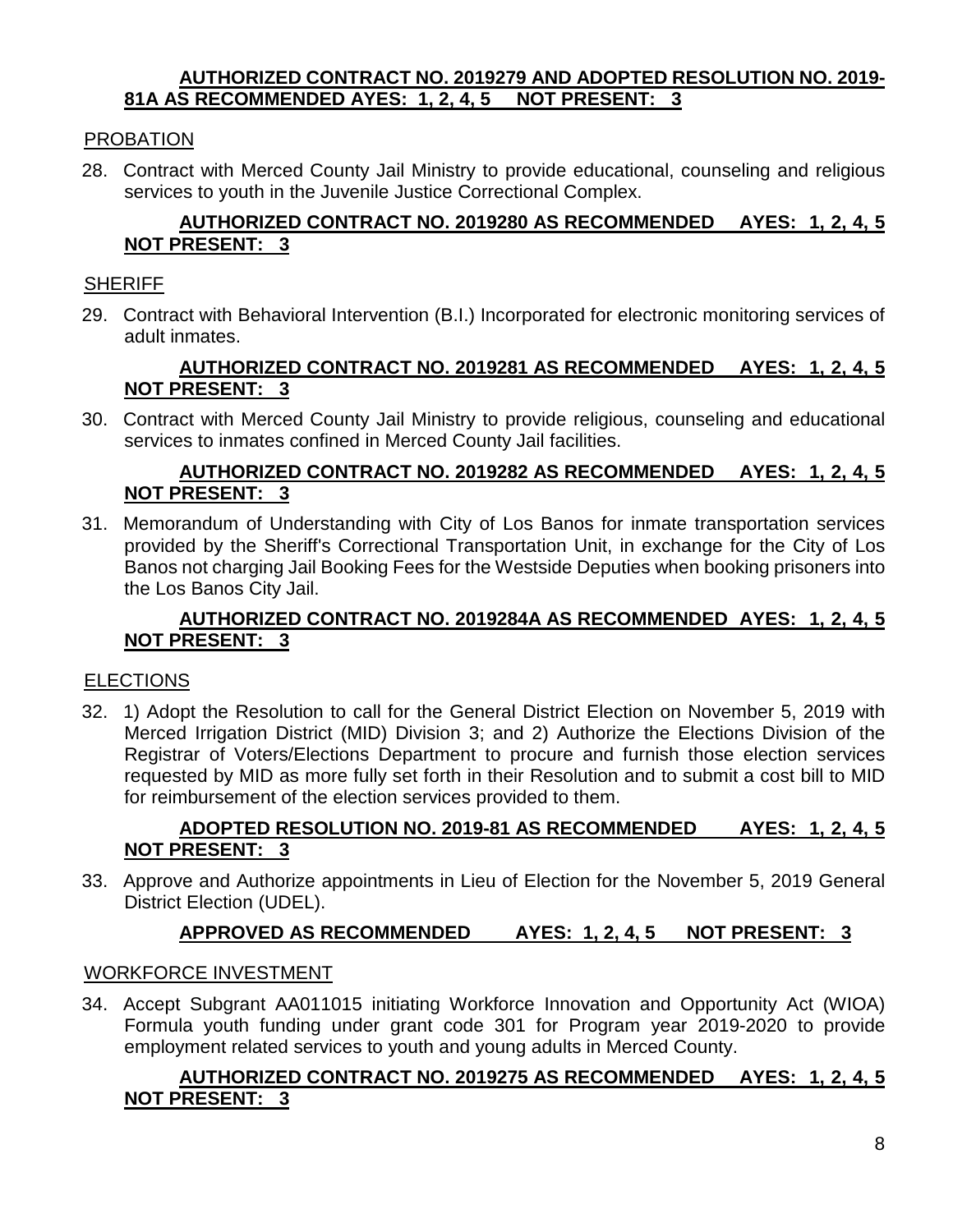35. Approve and authorize the Chairman to sign the Workforce Innovation and Opportunity Act Memorandum of Understanding with all mandated America's Job Centers of California Partners.

## **AUTHORIZED CONTRACT NO. 2019288 AS RECOMMENDED AYES: 1, 2, 4, 5 NOT PRESENT: 3**

36. Contract with Merced College to implement a Laborer's International Union of North America (LiUNA) Infrastructure Construction Boot Camp Training.

## **AUTHORIZED CONTRACT NO. 2019291 AS RECOMMENDED AYES: 1, 2, 4, 5 NOT PRESENT: 3**

# FIRE

37. 1) Authorize the Merced County Office of Emergency Services to apply for the California Governor's Office of Emergency Services Fiscal Year 2019 Emergency Management Performance Grant (EMPG); 2) Adopt the Resolution authorizing the Office of Emergency Services to execute on behalf of the County of Merced any actions necessary for the purpose of obtaining federal financial assistance provided by the Federal Department of Homeland Security and sub-granted through the State of California; and 3) Direct Fire Chief/Office of Emergency Services Director or designee to return to the Board with the application results and for authorization prior to accepting award.

## **ADOPTED RESOLUTION NO. 2019-82 AS RECOMMENDED AYES: 1, 2, 4, 5 NOT PRESENT: 3**

38. 1) Authorize the Merced County Office of Emergency Services to apply for the California Governor's Office of Emergency Services Fiscal Year 2019 Homeland Security Program (HSGP); 2) Adopt the Resolution authorizing the Office of Emergency Services to execute on behalf of the County of Merced any actions necessary for the purpose of obtaining federal financial assistance provided by the Federal Department of Homeland Security and subgranted through the State of California; and 3) Direct Fire Chief/Office of Emergency Services Director or designee to return to Board with the application results and for authorization prior to accepting award.

## **ADOPTED RESOLUTION NO. 2019-83 AS RECOMMENDED AYES: 1, 2, 4, 5 NOT PRESENT: 3**

39. 1) Authorize the Merced County Office of Emergency Services to seek and apply for grants offered by Federal, State and Private entities, that will support the operations of Merced County Operational Area; 2) Adopt the Resolution authorizing the Office of Emergency Services to execute on behalf of the County of Merced any actions necessary for the purpose of obtaining federal, state or private financial assistance; and 3) Direct Fire Chief/Office of Emergency Services Director or designee to return to Board with the application results and for authorization prior to accepting award.

# **ADOPTED RESOLUTION NO. 2019-84 AS RECOMMENDED AYES: 1, 2, 4, 5 NOT PRESENT: 3**

## EXECUTIVE OFFICE

40. 1) Approve the 2019 Legislative Agenda with any revisions as recommended by the Board of Supervisors; 2) Authorize the Chairman and County Executive Officer to periodically provide letters of support or opposition as needed based on any benefit or detriment to the County of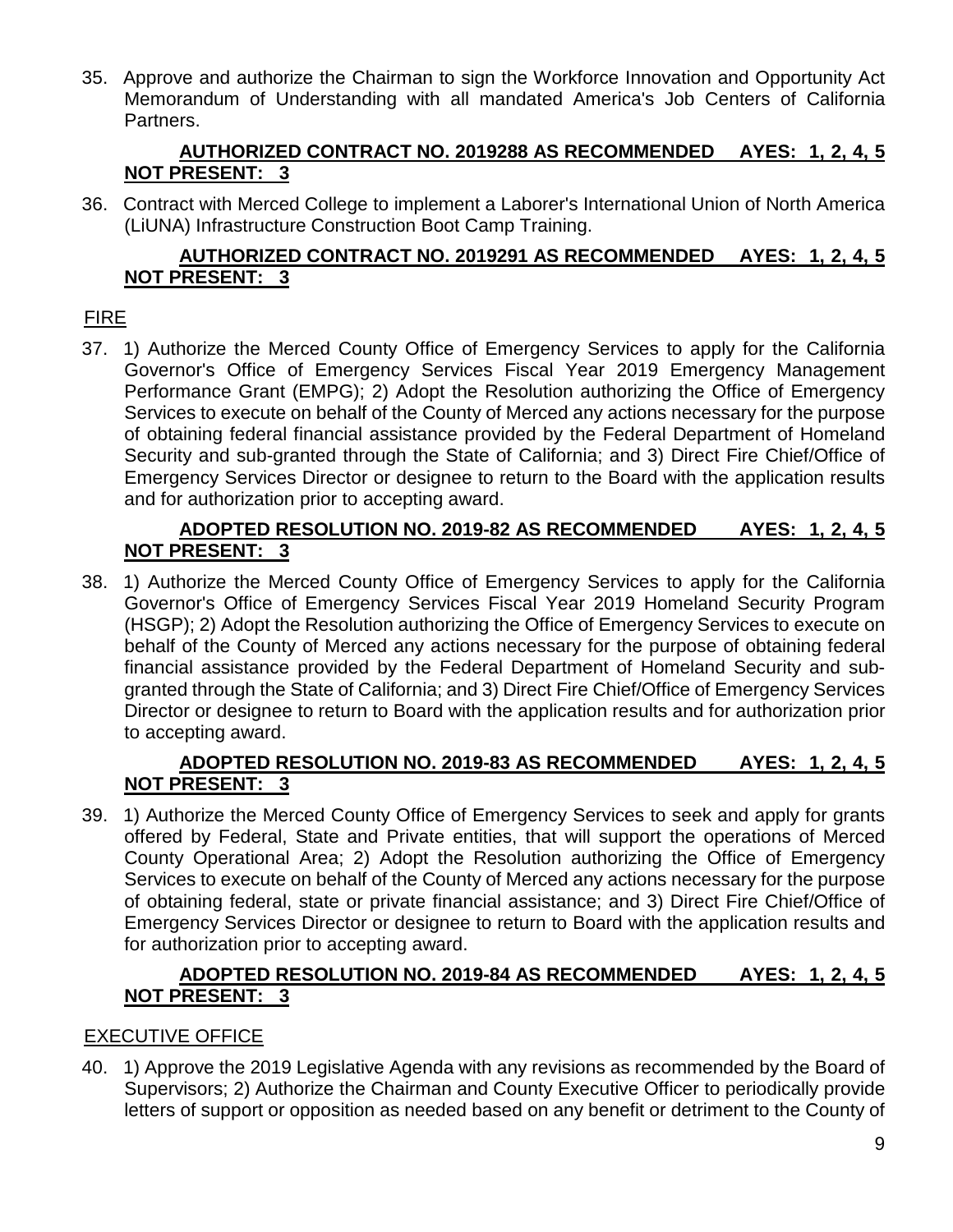Merced; and 3) Direct staff to forward the 2019 Legislative Agenda to Merced County's legislative representatives and advocates.

## **APPROVED AS RECOMMENDED AYES: 1, 2, 4, 5 NOT PRESENT: 3**

41. Confirm the appointment of Jim Clark as County Spring Fair Manager and approve "A" level benefits effective September 16, 2019.

# **APPROVED AS RECOMMENDED AYES: 1, 2, 4, 5 NOT PRESENT: 3** *REVIEW BOARD ORDER – SEE PAGE 15*

#### BOARD APPOINTMENTS

42. Consider Fatima Silveira Rocha and Michele Livak for appointment to the Hilmar Cemetery District until March 1, 2023 and David Anderson, Duane Matheron and Jeff Strom for reappointment to the Hilmar Cemetery District until March 1, 2022.

#### **APPROVED AS RECOMMENDED AYES: 1, 2, 4, 5 NOT PRESENT: 3**

43. Appoint Brian Pena to serve as a member of the Behavioral Health Board, representing District Two, filling an unexpired term until June 30, 2021; and appoint Emil Erreca to serve as a member of the Behavioral Health Board, representing District Five, until June 30, 2022.

## **APPROVED AS RECOMMENDED AYES: 1, 2, 4, 5 NOT PRESENT: 3**

## *REVIEW BOARD ORDER – SEE PAGE 15*

## BOARD INFORMATION & POSSIBLE ACTION **ACCEPTED AND PLACED ON FILE AYES: 1, 2, 4, 5 NOT PRESENT: 3**

- 44. Community and Economic Development re: Emergency Public Works project to repair the Castle Commerce Center 14" water main pursuant to California Public Contract Code Section 22050.
- 45. Merced County Mosquito Abatement District re: General Manager's Report July 16, 2019 through August 20, 2019.
- 46. Fish and Game Commission re: Notice of Findings regarding to list San Bernardino kangaroo rat (Dipodomys merriami parvus) as a candidate species as defined by Section 2068 of the Fish and Game Code. The notice will be published in the California Regulatory Notice Register on August 23, 2019.
- 47. Fish and Game Commission re: Notice of proposed regulatory action relative to Sections 90 and 704, Title 14, California Code of Regulations, relating to the issuance of experimental fishing permits, published in the California Regulatory Notice Register on August 23, 2019.
- 48. Fish and Game Commission re: Notice of proposed regulatory action relative to Section 473, Title 14, California Code Regulations, relating to the possession on nongame animals (Nutria), published in the California Regulatory Notice Register on August 23, 2019.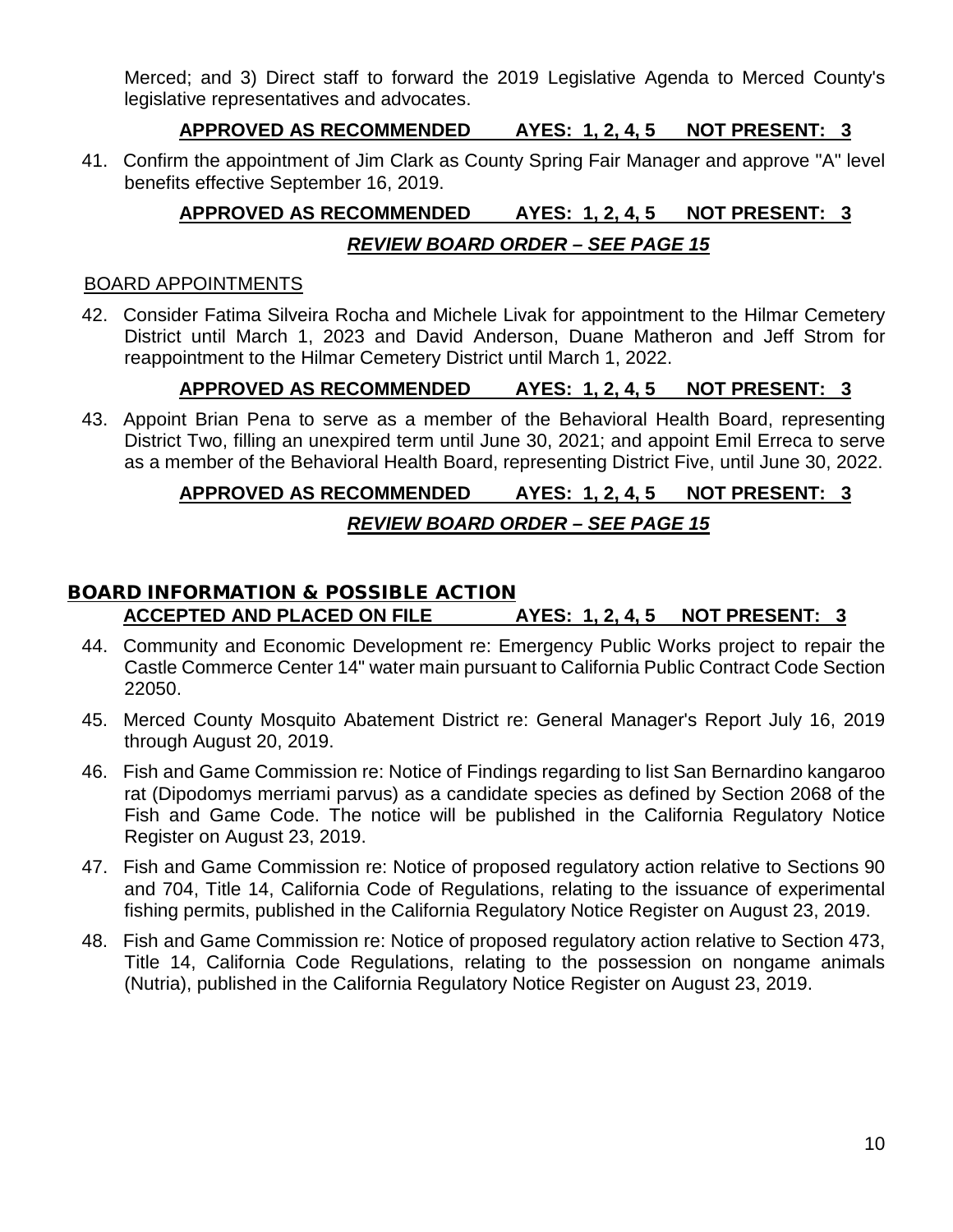#### **THE BOARD RECESSED TO MEET AS AN IN-HOME SUPPORTIVE SERVICES PUBLIC AUTHORITY AND RECONVENED TO MEET AS A BOARD OF SUPERVISORS**

**THE BOARD RECESSED TO MEET AS A COUNTY OF MERCED DELTA-MENDOTA GROUNDWATER SUSTAINABILITY AGENCY AND RECONVENED TO MEET AS A BOARD OF SUPERVISORS**

**THE BOARD ADJOURNED THE MEETING AT 11:20 A.M. UNTIL TUESDAY, SEPTEMBER 17, 2019, AT 10:00 A.M**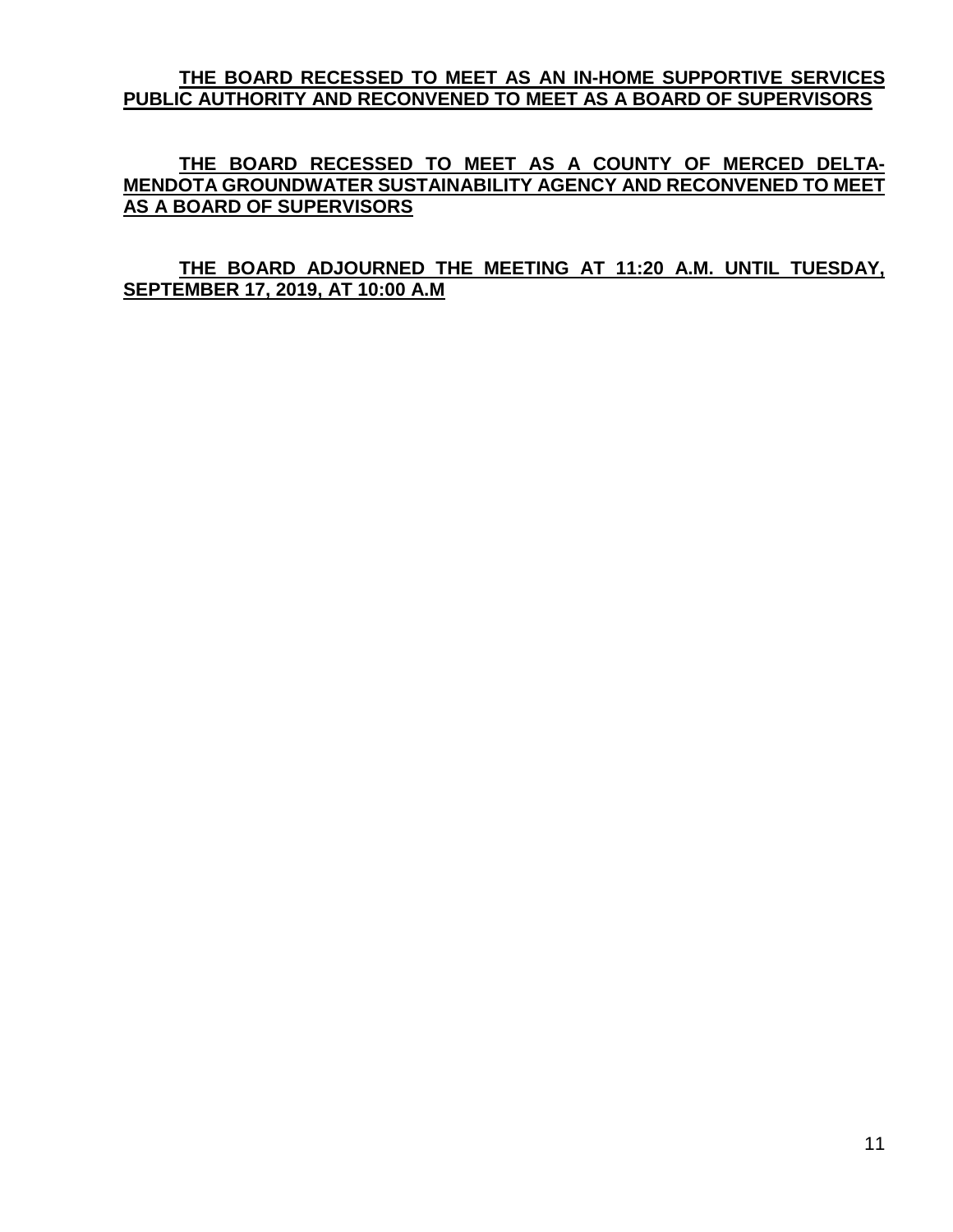#### **BOARD ORDERS – SUMMARY ACTION MINUTES – SEPTEMBER 10, 2019**

#### **10:00 A.M. SCHEDULED ITEM 2019-09-10 PUBLIC OPPORTUNITY**

Tim Robertson, Director of the North Valley Labor Coalition and representative of United Domestic Workers Union speaks about on-going negotiations with the County. He states that they are the lowest paid union members and that the In-Home Supportive Services program is important.

Kenra Bragonier, Member of the Friends of the Merced County Library speaks in support of evening hours for the libraries.

Hannah Ewing, Merced resident speaks in support for the Merced County Library and requests that the Board consider more funding and hours.

Florence Crosen, United Domestic Workers Member and caregiver for her mother states they have been without a contract for almost 4 years.

Paul Garcia, Delhi resident speaks in support of In-Home Supportive Services workers.

Joyce Dale, United Domestic Workers Member and care provider for her mother states that it is demanding work but she enjoys it and further states that caregiving is a real profession.

Pacapo Saelee, United Domestic Worker states that she takes care of her mom and dad at home and requests the Boards help.

Fernando Aguilerra, Business owner, reminds the Board of the Mexican Independence Day Celebration on Sunday, September 15, 2019 in downtown Merced.

John Balestrery, reads letter dated October 15, 2013 regarding his loyalty bonuses. Present: Pareira, Espinoza, Lor, Silveira Absent: McDaniel

# **10:00 A.M. SCHEDULED ITEM**

## **2019-09-10 COMMUNITY AND ECONOMIC DEVELOPMENT – PUBLIC HEARING**

The time and date previously scheduled to consider the Le Grand Community Plan (GPTA16- 003/ZC16-002/CP16-002).

Mark Hendrickson, Director of Community and Economic Development reviews the staff report.

Brian Guerrero, Planner III gives powerpoint presentation covering: What is a Community Plan, Le Grand Overview, Le Grand Community Plan, Population Projection, Challenges & Resident Concerns, Proposed Land Use Map, Land Use Plan Comparison, Proposed Zoning Designations, Circulation Chapter, Community Collaboration, Priority Sidewalks & Bike Transit, Community Design Chapter, Environmental Review and Recommendation.

The Chairman opens the Public Hearing. The following speak: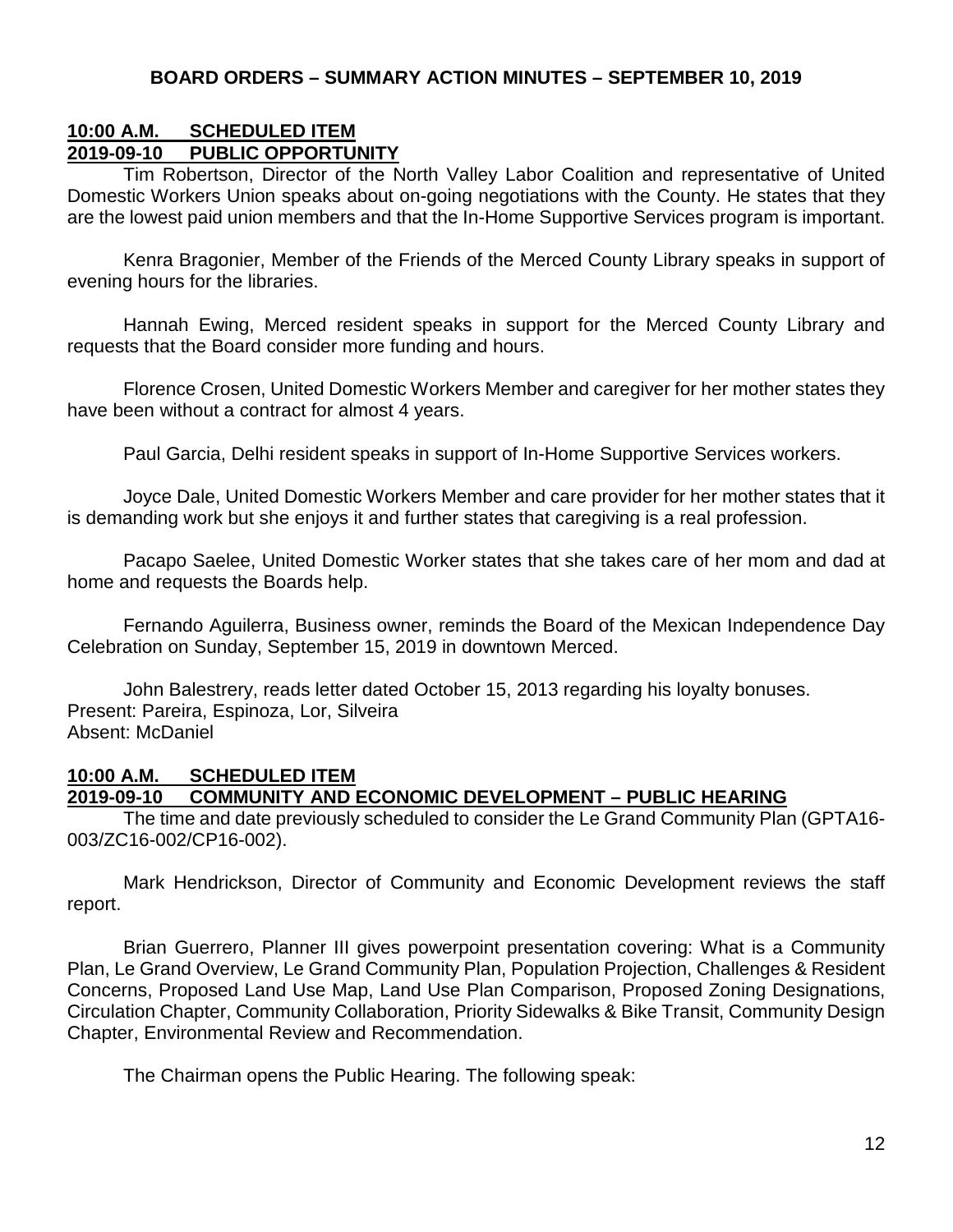Lorriane Thiner Bocks, Le Grand Municipal Advisory Council member states that she has gone through the plan with the committee and that the township of Le Grand should decide what they want in their community. She further states that James Holland and Brian Guerrero have done a great job with this plan and they accept this current update today.

Paul Garcia, Delhi resident states he has been to the Le Grand Municipal Advisory Council meetings and that they didn't reflect what the previous speaker stated.

The Chairman closes the Public Hearing.

Supervisor Espinoza comments that the only thing the update is lacking is a little more park space.

Upon motion of Supervisor Silveira, seconded by Supervisor Lor, duly carried, the Board approves the prepared Water Supply Assessment of the Le Grand Community Plan, adopts the environmental findings pursuant to the California Environmental Quality Act (CEQA), certifies the Environmental Impact Report, adopts the Statement of Overriding Considerations and adopts the Mitigation Monitoring and Reporting Program. Upon motion of Supervisor Silveira, seconded by Supervisor Lor, duly carried, the Board adopts Resolution No. 2019-78 for the proposed Le Grand Community Plan (CP16-002) including General Plan Text Amendment GPTA16-003; and adopts Ordinance No. 1973 for Zone Change ZC16-002 which changes the zoning designations for various properties within the Le Grand Urban Community boundary. Ayes: Pareira, Espinoza, Lor, Silveira

Absent: McDaniel

## **10:00 A.M. SCHEDULED ITEM**

## **2019-09-10 COUNTY EXECUTIVE OFFICE – FIRST READING – PROPOSED ORDINANCE**

The time and date previously scheduled to conduct a first reading of an ordinance entitled "An Ordinance Repealing and Replacing Chapter 5.12, Title 5, of the Merced County Code Relating to County Purchasing Agent Authority".

Mark Cowart, Director of Administrative Services reviews the staff report and gives an overview of the Ordinance.

Supervisor Silveira states that he is happy to see this item come forward.

Paul Garcia, Delhi resident questions the changes.

Upon motion of Supervisor Silveira, seconded by Supervisor Espinoza, duly carried, the Board waives further reading of the proposed ordinance and sets a second reading and possible adoption of the proposed ordinance for October 1, 2019 at 10:00 a.m. Ayes: Pareira, Espinoza, Lor, Silveira Absent: McDaniel

# **10:00 A.M. SCHEDULED ITEM**

# **2019-09-10 COUNTY EXECUTIVE OFFICE – FIRST READING – PROPOSED ORDINANCE**

The time and date previously scheduled to conduct a first reading of an ordinance entitled "An Ordinance adding Chapter 5.14 to the Merced County Code relating to the adoption of an alternative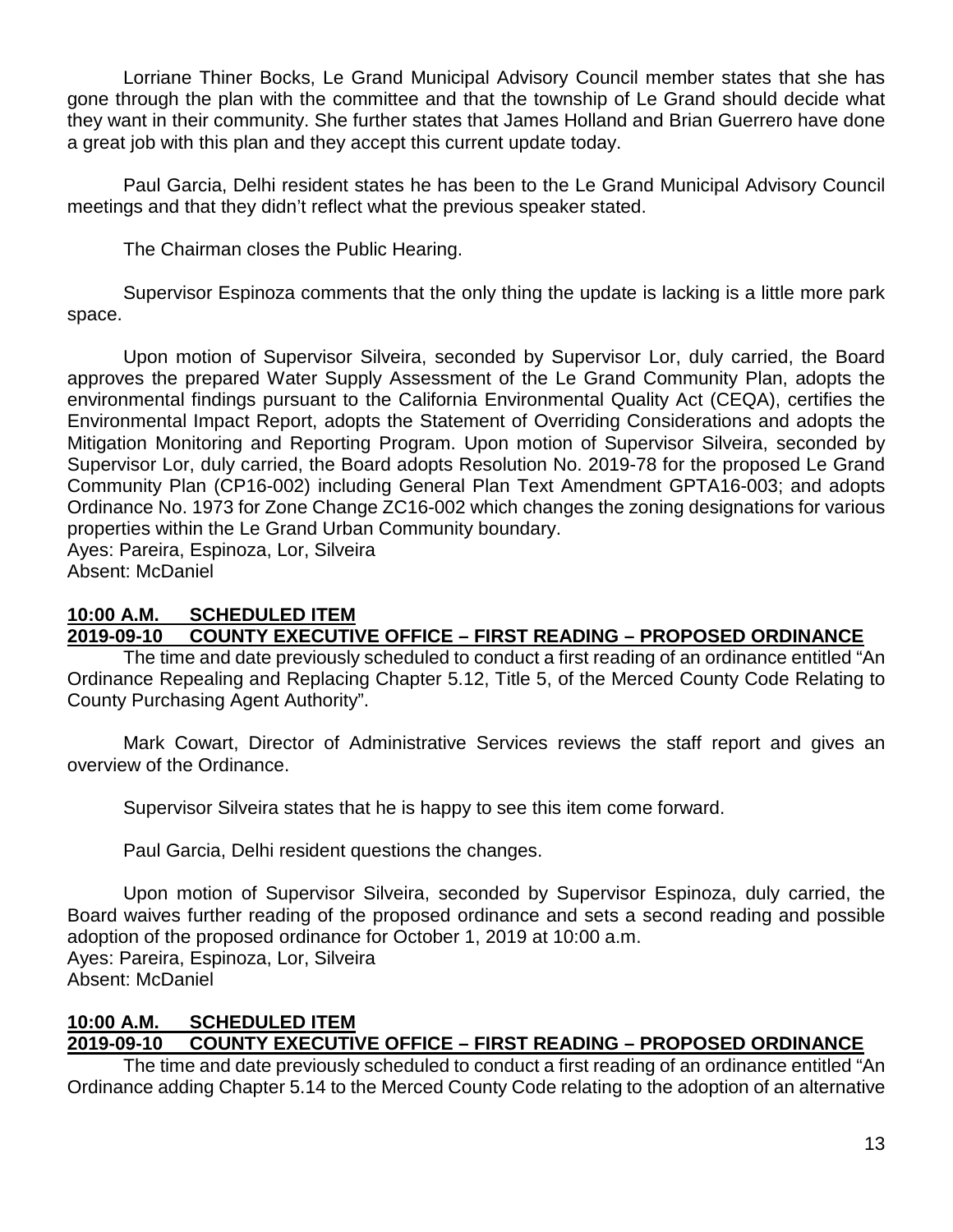leasing procedure for county-owned real property and designating authority to County officials for various real property transactions".

Mark Cowart, Director of Administrative Services reviews the staff report and gives an overview of the Ordinance.

Supervisor Silveira thanks staff again for bringing this forward and states that this will help staff to be more efficient.

Upon motion of Supervisor Silveira, seconded by Supervisor Espinoza, duly carried, the Board waives further reading of the proposed Ordinance and sets a second reading and possible adoption of the proposed Ordinance for October 1, 2019 at 10:00 a.m. Ayes: Pareira, Espinoza, Lor, Silveira Absent: McDaniel

#### **ACTION ITEM NO. 10 2019-09-10 PUBLIC WORKS**

The Clerk announces item to 1) consider the proposed Mitigated Negative Declaration for the Merced Falls Road Shoulders Project and comments received during the public review process and find that there is no substantial evidence that the project will have a significant effect on the environment; and 2) Adopt the Mitigated Negative Declaration and Mitigation Monitoring Reporting Project for the Merced Falls Road Shoulders Project, a project to widen the shoulders of an approximately one-mile segment of Merced Falls Road just east of Henderson Park in Merced County is before the Board for consideration.

Supervisor Espinoza states that there has not been enough projects going on in his district. He further states that he is seeing projects getting done but not in his district and that he will be voting no on this item.

Upon motion of Supervisor Silveira, seconded by Supervisor Lor, the Board considers the proposed Mitigated Negative Declaration for the Merced Falls Road Shoulders Project and comments received during the public review process and finds that there is no substantial evidence that the project will have a significant effect on the environment; and adopts the Mitigated Negative Declaration and Mitigation Monitoring Reporting Project for the Merced Falls Road Shoulders Project, a project to widen the shoulders of an approximately one-mile segment of Merced Falls Road just east of Henderson Park in Merced County.

Ayes: Pareira, Lor, Silveira Noes: Espinoza Absent: McDaniel

## **ACTION ITEM NO. 22**

## **2019-09-10 COMMUNITY AND ECONOMIC DEVELOPMENT**

The Clerk announces Interdepartmental Memorandum of Understanding with Department of Community and Economic Development and Human Services Agency related to the Veterans Stand Down and Resource Event at Castle to provide services and assistance to Military Veterans in Merced County on October 4, 2019 from 7:00 a.m. to 5:00 p.m.; and authorize the Directors of Community and Economic Development and Human Services Agency to execute the said Memorandum of Understanding that is before the Board for consideration.